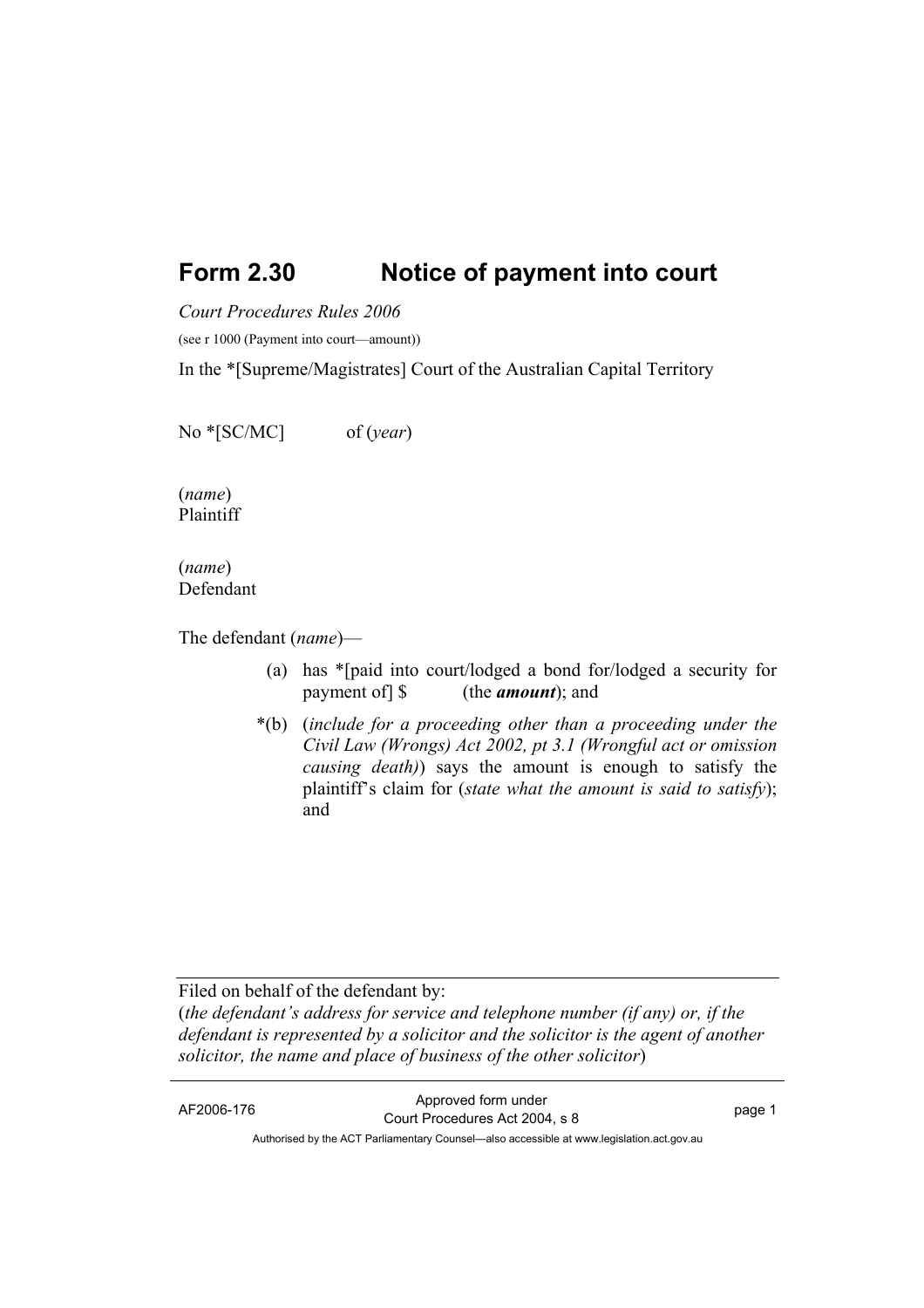- \*(c) (*include if there are 2 or more causes of action included in the proceeding and an amount is paid into court in satisfaction of 1 or more of the claims for relief*) says that part of the amount, \$ (*state amount*), is enough to satisfy the plaintiff's claim for (*state what the part is said to satisfy*) and the rest of the amount is enough to satisfy the plaintiff's claim for (*state what the rest of the amount is said to satisfy*); and
- \*(d) (*include for an action under the Civil Law (Wrongs) Act 2002, pt 3.1*) says the amount is sufficient compensation for the benefit of the people for whose benefit the proceeding under the *Civil Law (Wrongs) Act 2002*, part 3.1 (Wrongful act or omission causing death) is brought, and who are entitled to compensation under the part; and
- \*(e) (*include if the defendant makes a counterclaim*) says that, in making the payment, the defendant has taken into account and intends to dispose of all the claims for relief, or stated claims, for which the defendant counterclaims; and
	- (f) \*[admits/denies] liability.

Date:

(*signature of defendant/defendant's solicitor*)

(*name of defendant/defendant's solicitor*)

To the \*[plaintiff/plaintiff's solicitor]:

\**omit if, or whichever is, inapplicable* 

## **Notice to plaintiff**

If you intend to accept the amount paid into court by the defendant, you must serve a notice of acceptance on the defendant not later than 14 days after the day this notice is served on you or, if 2 or more payments into court have been made, not later than 14 days after the day notice of the last payment into court is served on you (see rule 1006 (Payment into court—acceptance by plaintiff)).